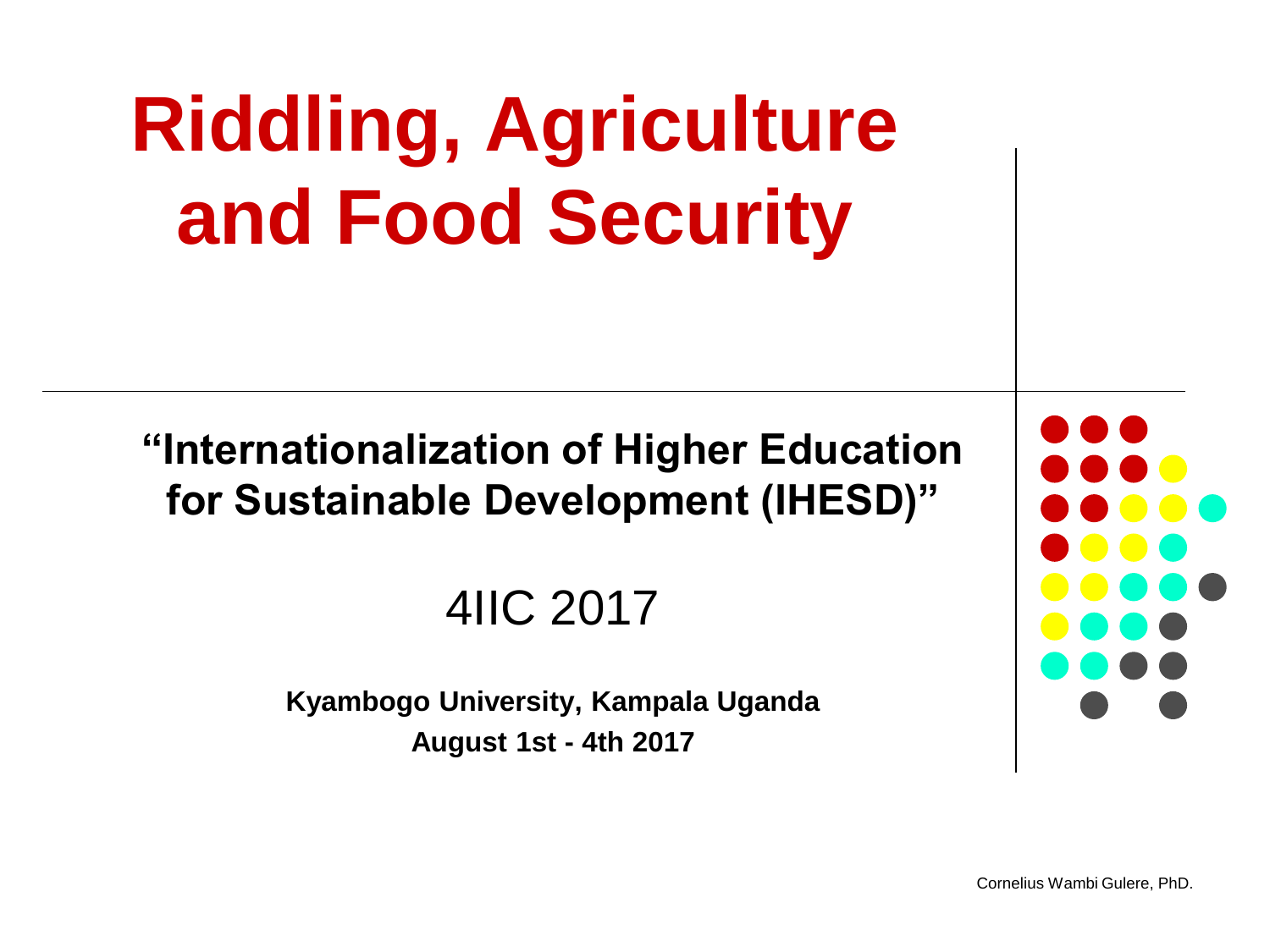#### **Presenter**



#### Cornelius Wambi Gulere, Ph.D.

Senior Lecturer, Uganda Christian University

Coordinator, Graduate Research Programs, Department of Languages & Literature

- **Fellow, AHP/ACLS, 2010**
- Fellow, Mak-NUFU Folklore Linkage, 2007-12
- Promoter, Local Languages & Literature
- Facilitator, African Storybook & Story Weaver
- Writer, Riddling, Proverbs and Children's stories
- Member, Foundation of Endangered Languages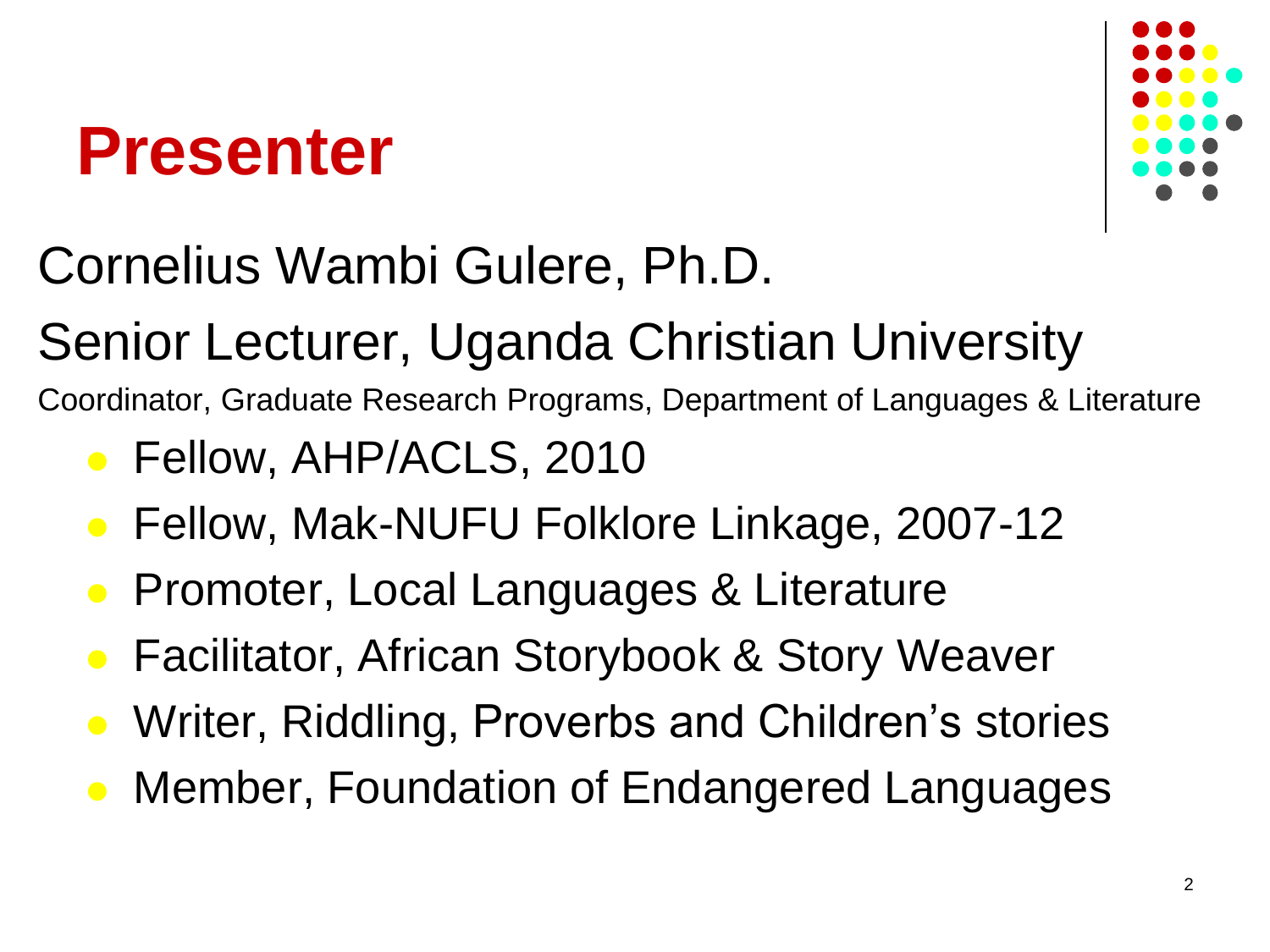#### **Outline**

This presentation covers:

- Why riddles and riddling?
- Problem, Scope and Methodology
- **Process, Findings and Results**
- Examples of riddles
- Observations, Analysis, Outcomes
- Conclusions
- Policy Implications

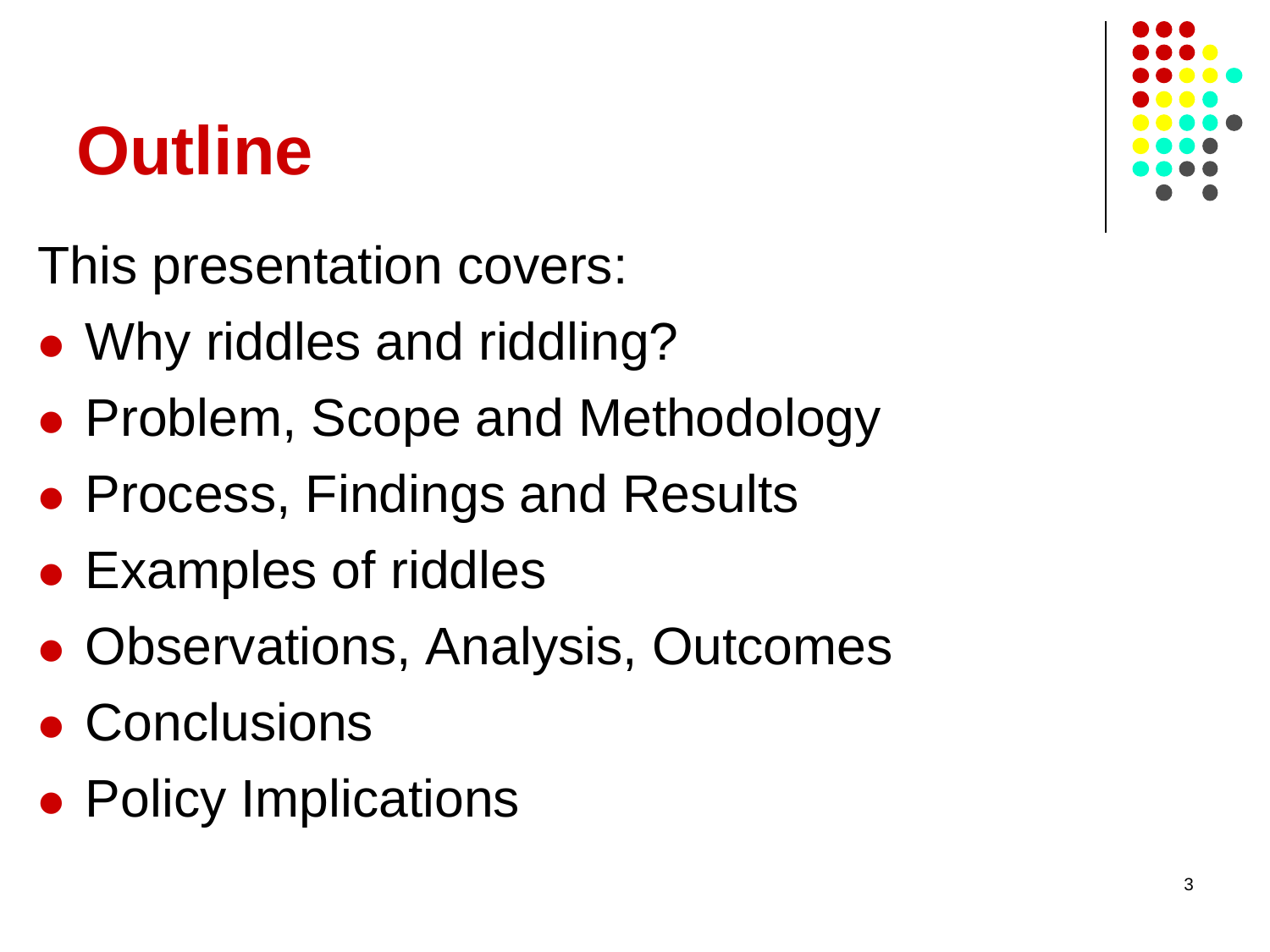## **Defining the riddle**



Aristotle defines a riddle as a "perfection of style" that uses "lofty" diction in the "expression of true facts." (Poetics XXII: 22).

Bukenya, et.al (1994) define riddles as "clever statements, events, allegories, puzzles, games, appearances and experiences that are spoken, written, seen, touched, felt, imagined, done, and heard."

I define the riddle as a distinct form of social communication that uses metaphor and indirection to address issues of interest in the lives of the people and their communities.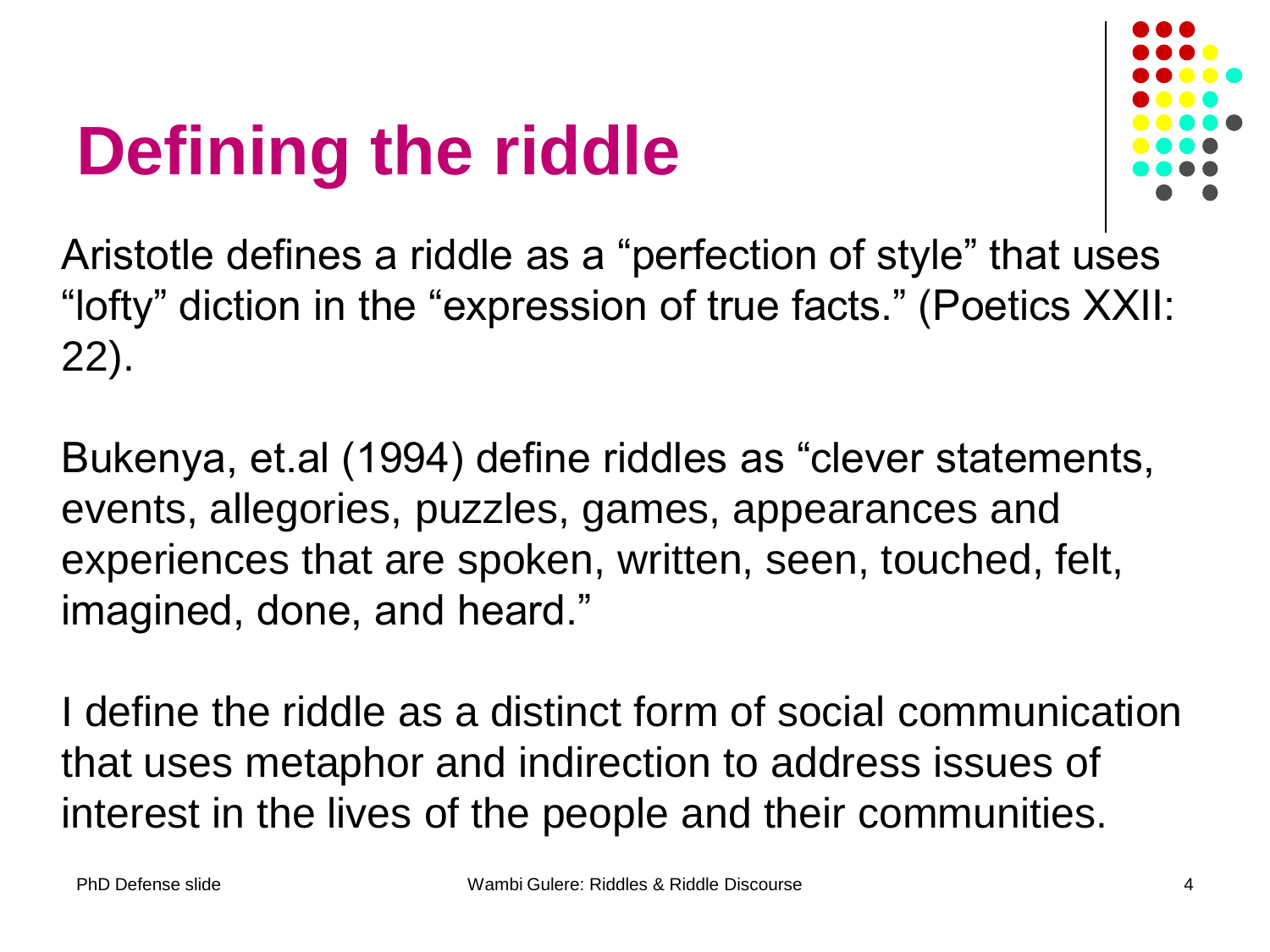## **Characteristics of the riddle**

- The riddle sets up a balance between concealing and revealing.
- It presents interpretative challenges that must be ultimately (re)solved.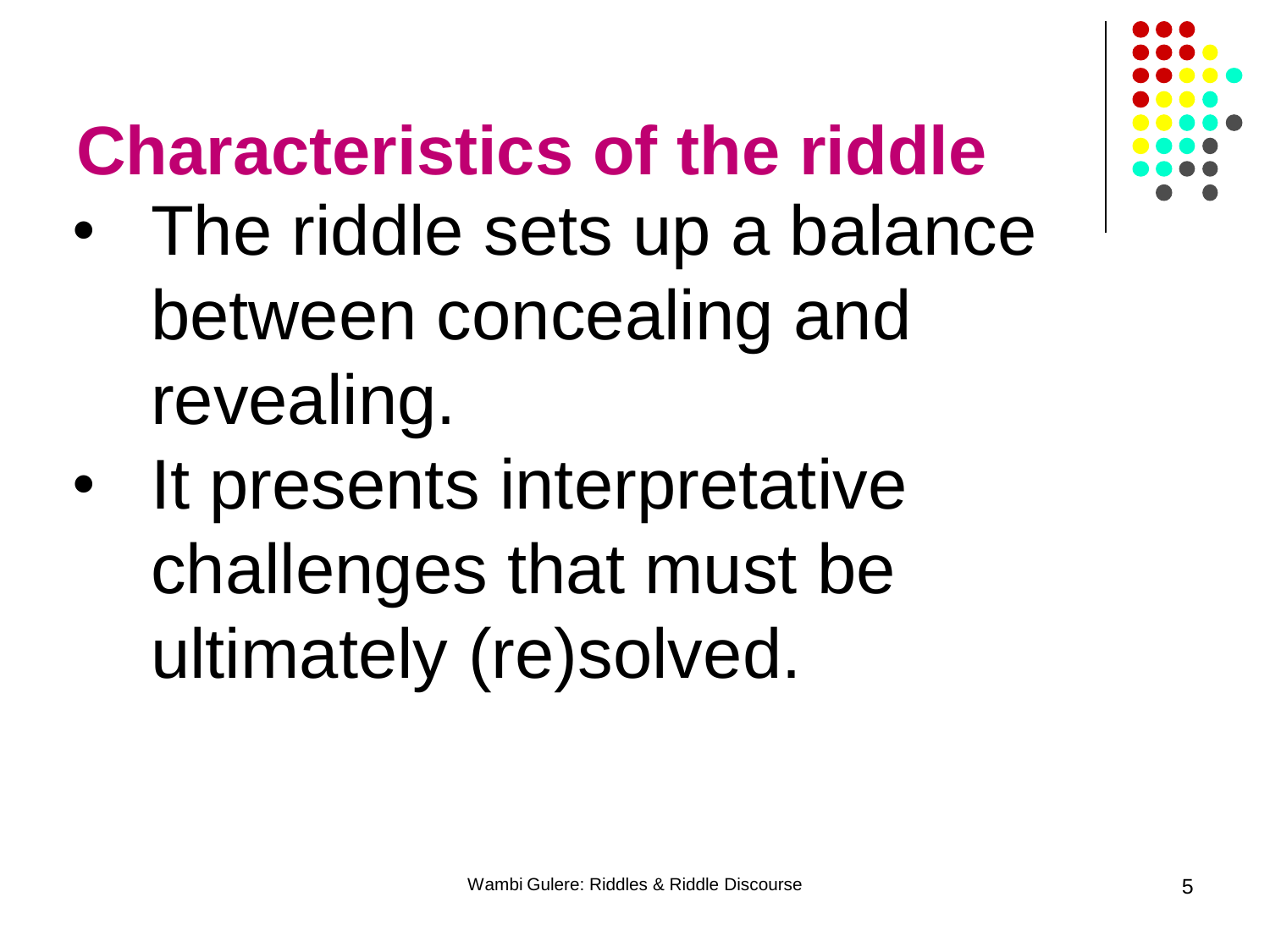#### **Status of the riddle**

- Riddle enforces particular ethics/ethos; and
- Places the audience-participant into an initial position of ignorance until certain connections fall into place [Frame].

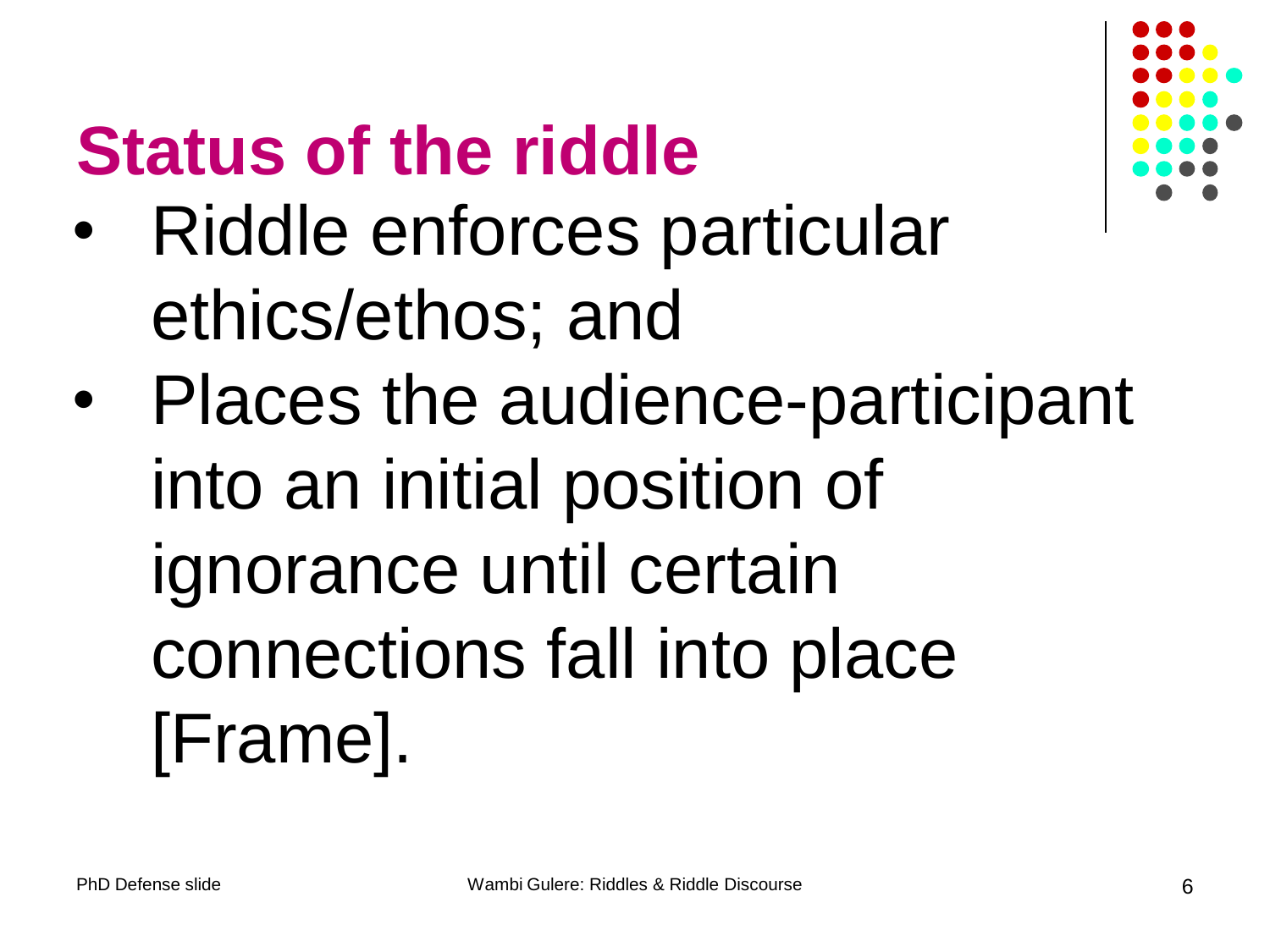# **Why riddling?**



- Riddling uses concealment in riddle precedents as the main text to initiate debate or discussion.
- Riddling promotes consensus building among people in discourse.
- Riddling provides opportunity for people to talk and share knowledge in public while excluding those for whom it is unintended.
- Riddling is multidisciplinary, cross-gender, pluralistic, interesting, task-oriented.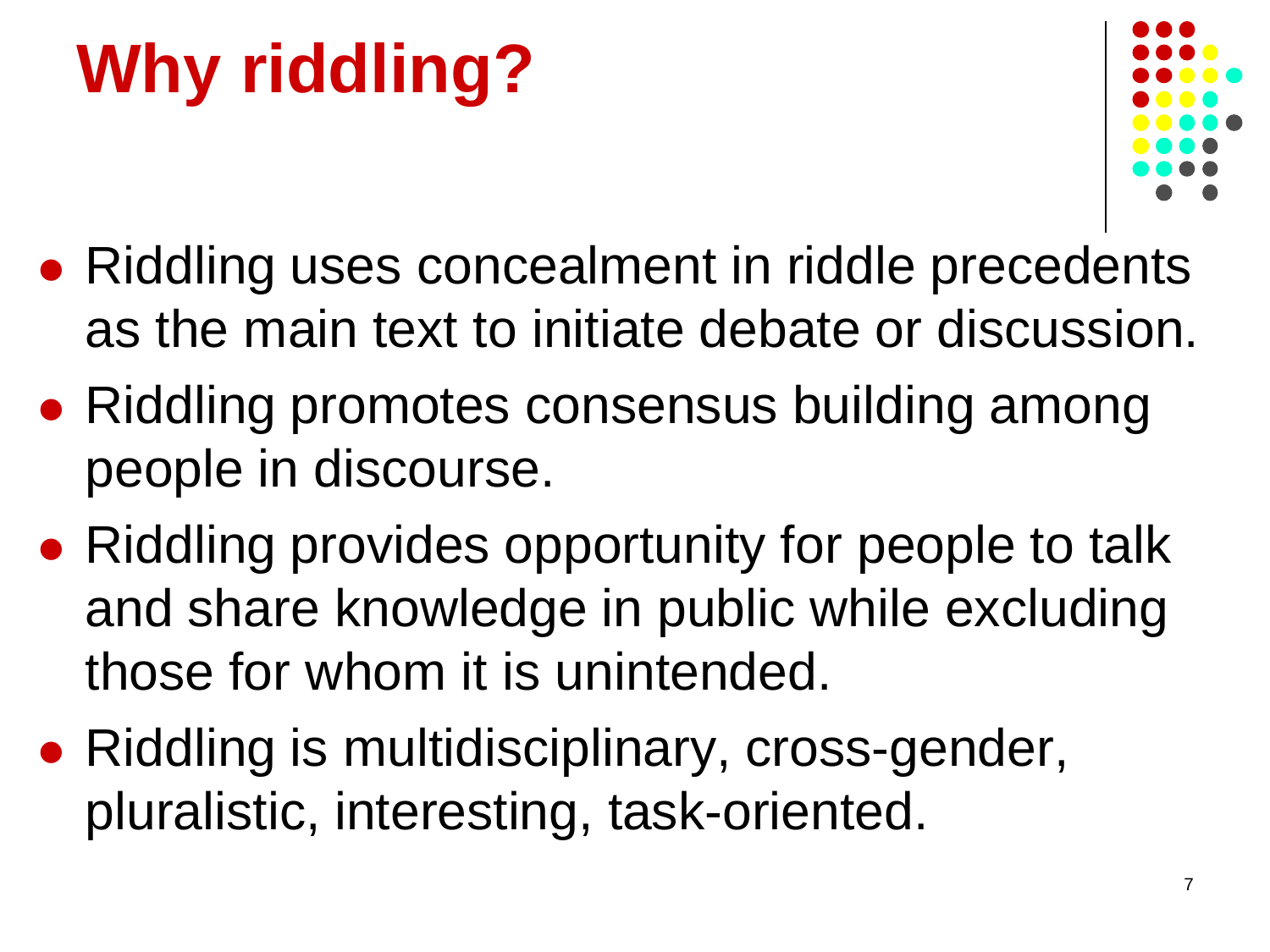## **Values of riddling**

- 
- Riddling builds on contextual clues thus making society the source of its own progress / innovation.
- Riddling builds collective knowledge bases for the community. This allows everyone to make a contribution regardless of their status.
- Riddles expose, discuss, appreciate and deliberate on issues of common good, like food, health, security.
- Riddles train people to become who they are!!!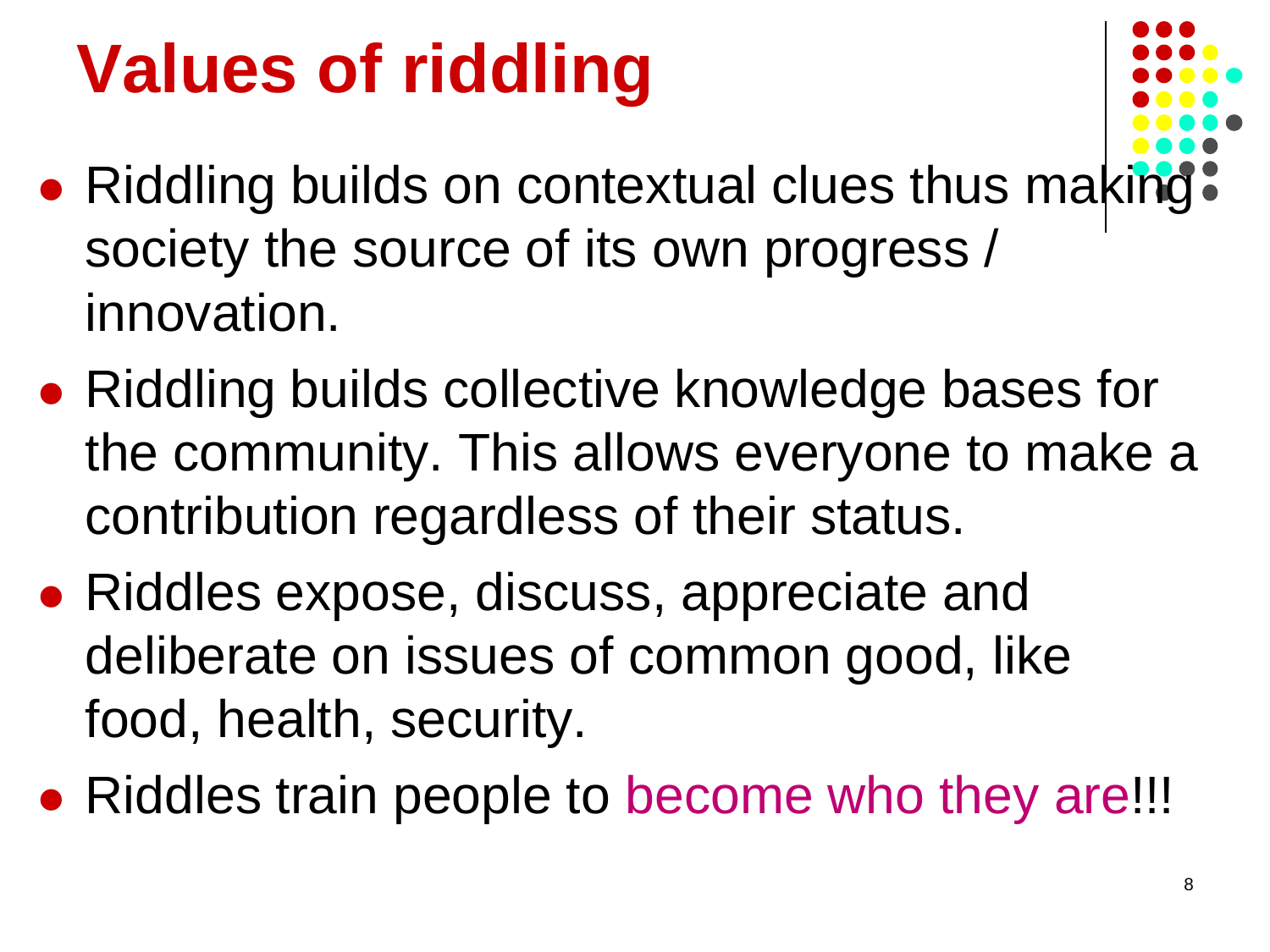# **Agriculture and Food Security**

- 
- Agriculture is anything to do with farming and farming practices, both crop and animal husbandry.
- Food security is the degree of possession, accession and utilization of foodstuff or provisions.

 Ordinarily, agriculture refers to crop farming. ?agri-buziness, agri-tainement, agri-culture.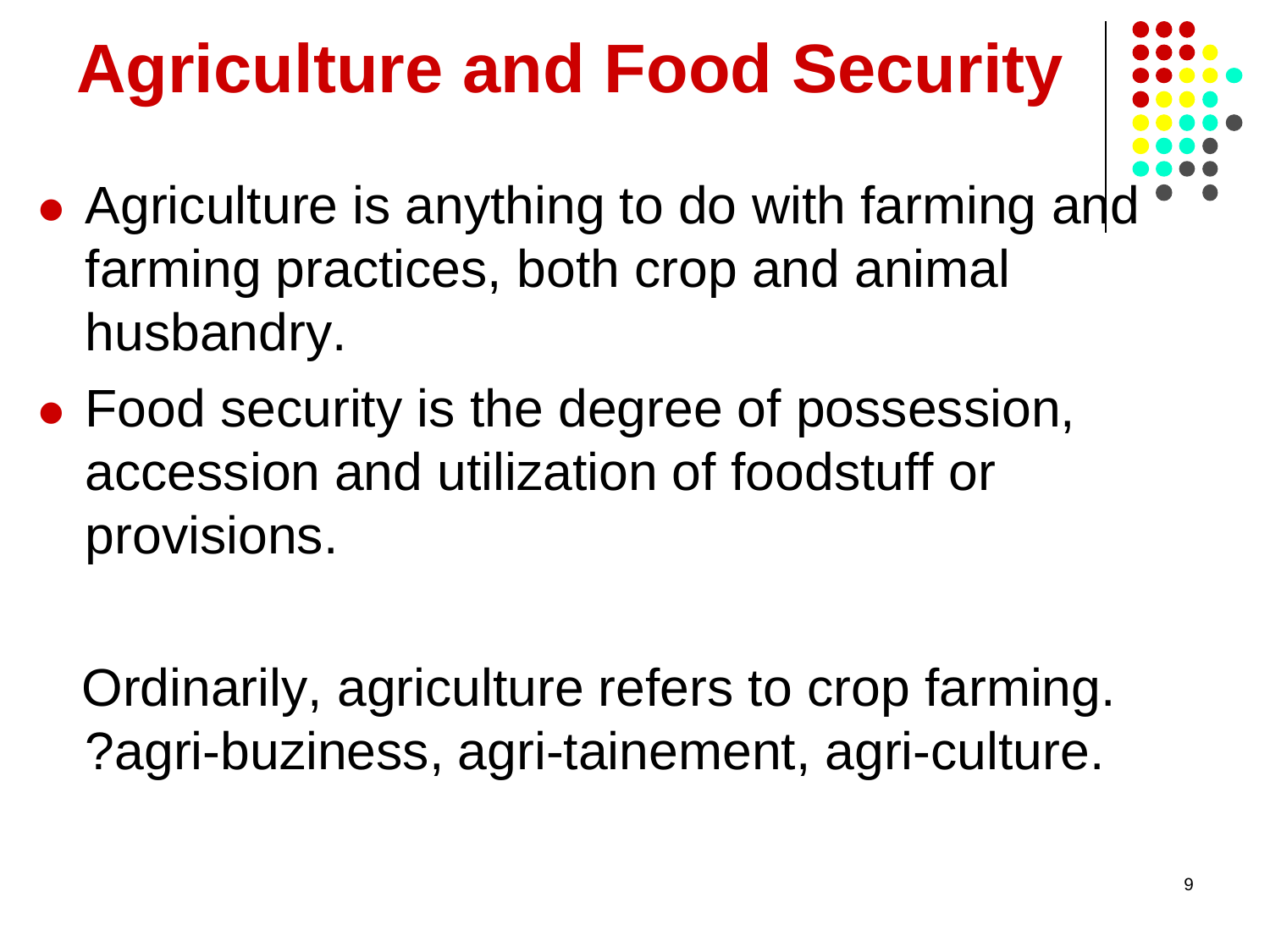#### **Problem - Questions**



How come many people in Busoga perform riddles on food, farming and agricultural practices?

What lessons are there to learn from riddling?

Why is riddling so popular among children, women and men in Busoga?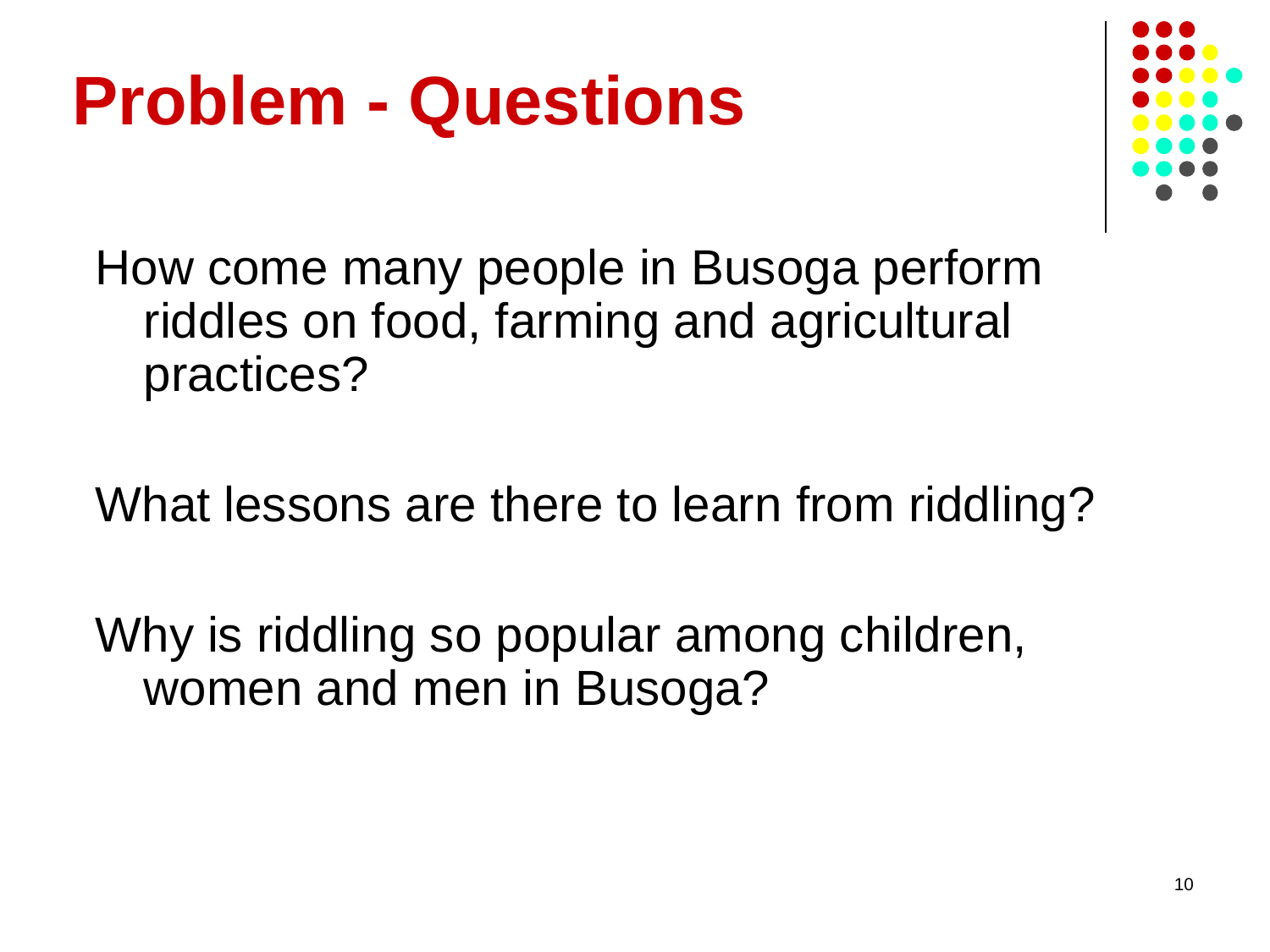## **Scope & Context**



The study interprets: 10 selected Kisoga riddle acts

Performed by: Nsinze Seed School, August 21 2009 Edhikolyoka Mailo Mixed Group, Aug. 24, 2009

At:

Nsinze village in Namutumba district, Busoga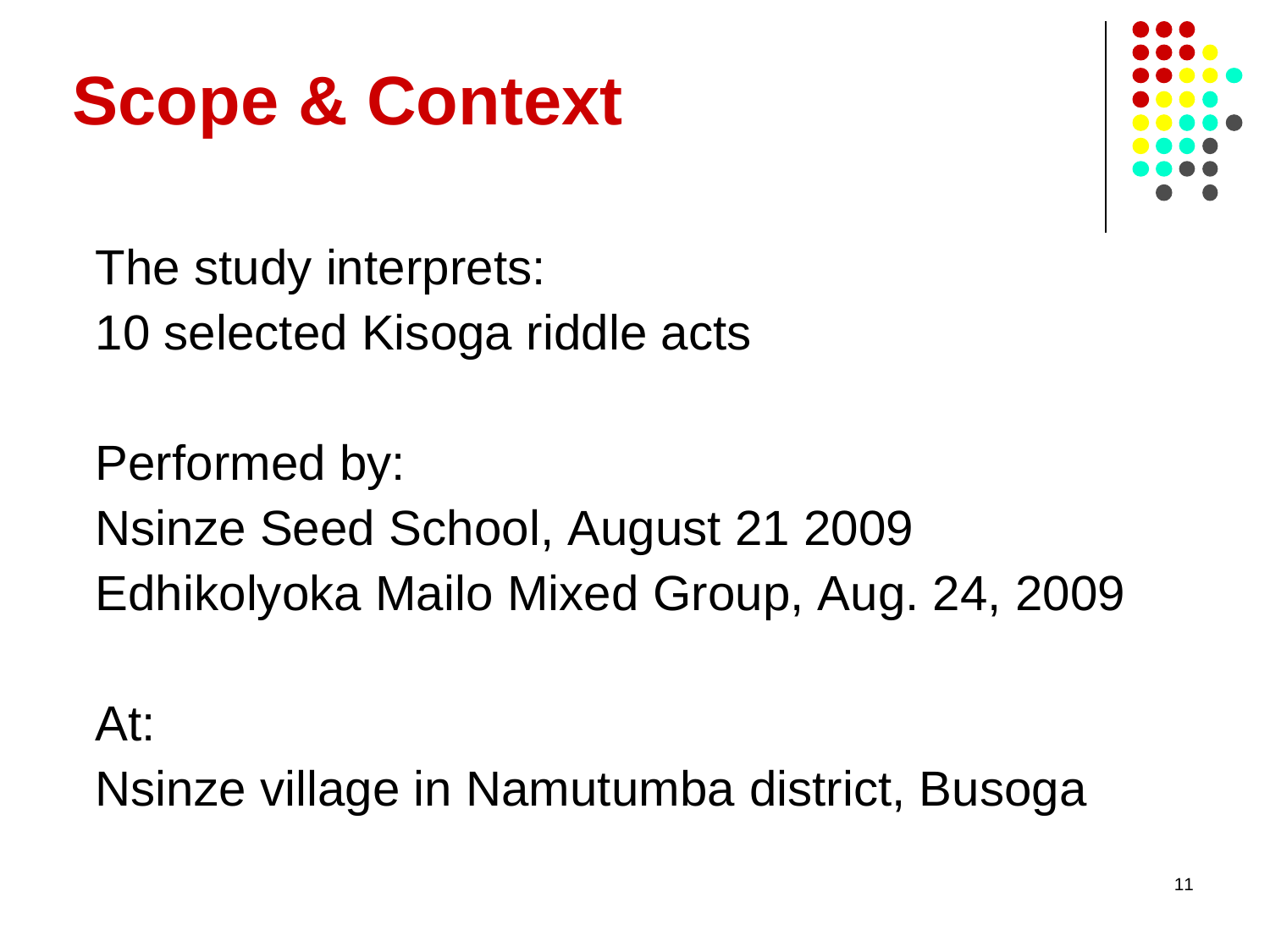



The theory of Contextual linguistic enquiry:

- Integrated communication activities
- Context : environment
- Language use: diction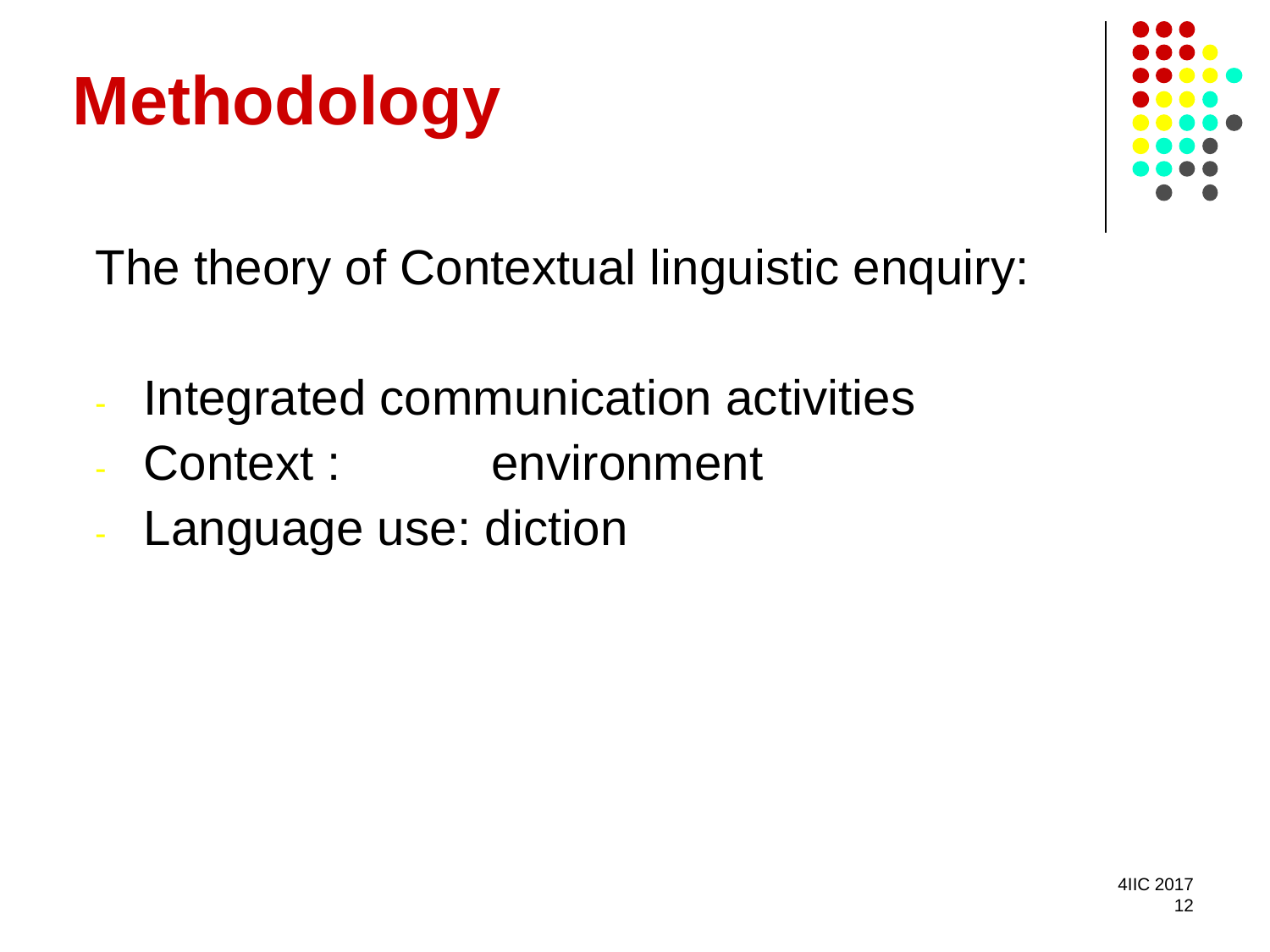# **Riddles on agricultural sci**



K.36: *Wansi mmere, wakati nku, waigulu iva* – **Below is food, the middle is firewood, above vegetable.** (Nanyange Agnes, Edhikolyoka: Nsinze, 24.08.2009)

#### K.26: *Suntumala nkulye ebilegenda - Squat and I r(ea(t)p off you the dangling things.*

Discussions on food, firewood and vegetal source; as well as height, posture, eating, sharing, tapping into something.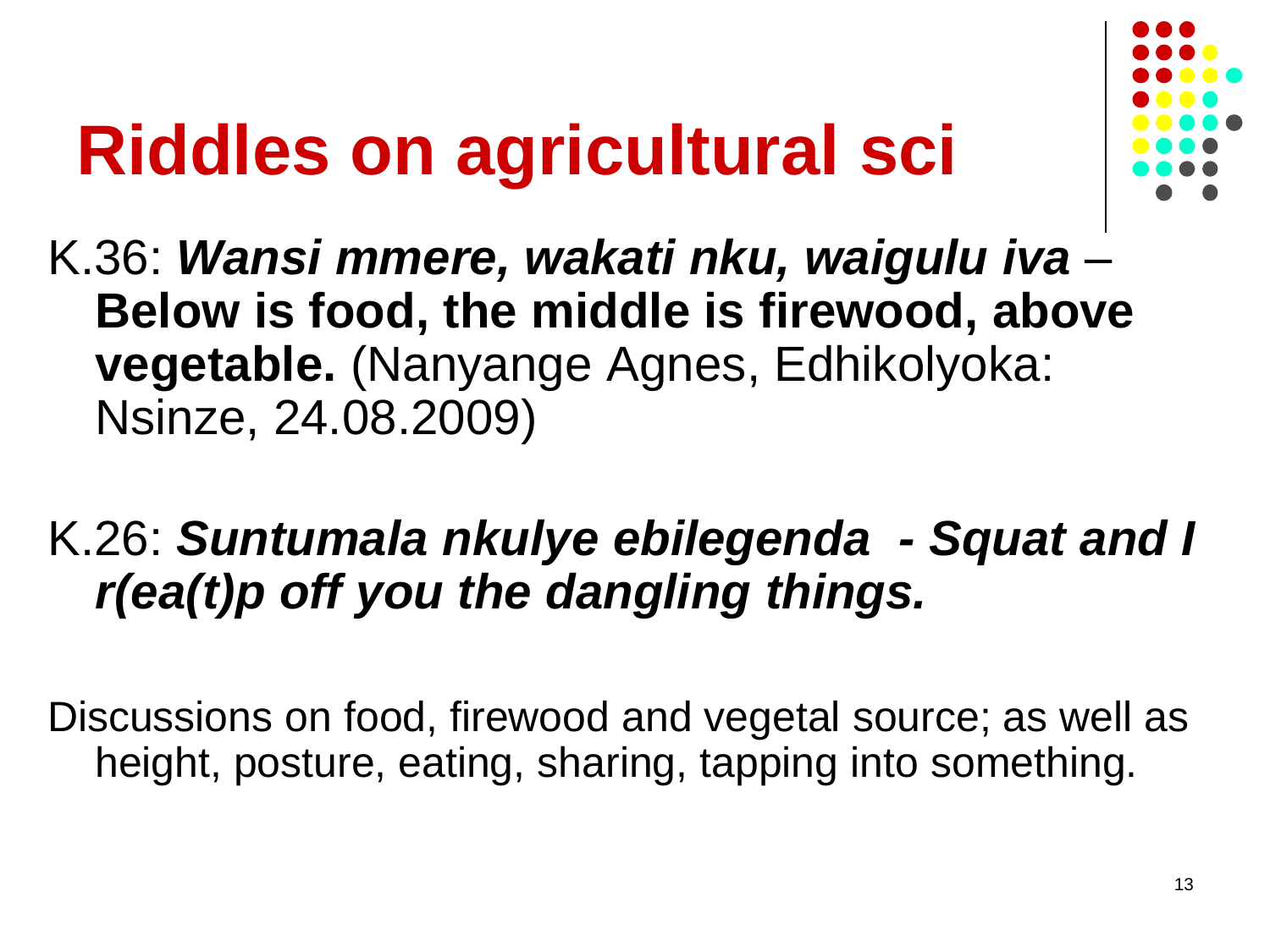# **Riddling – Okukoikoza!**

- Food underneath … could mean root tubers such as potatoes, c.., yams, carrots, …
- Mid firewood … eliminates all except c...
- Above vegetable ... affirms the c.. plant
- What knowledge does the riddle give on the c... plant? [ c… crop value chain]
- Is the c... plant a food secure crop?
- What of the other crops with similar characteristics as the c… [precedent]?
- What knowledge on food security is riddle cast?

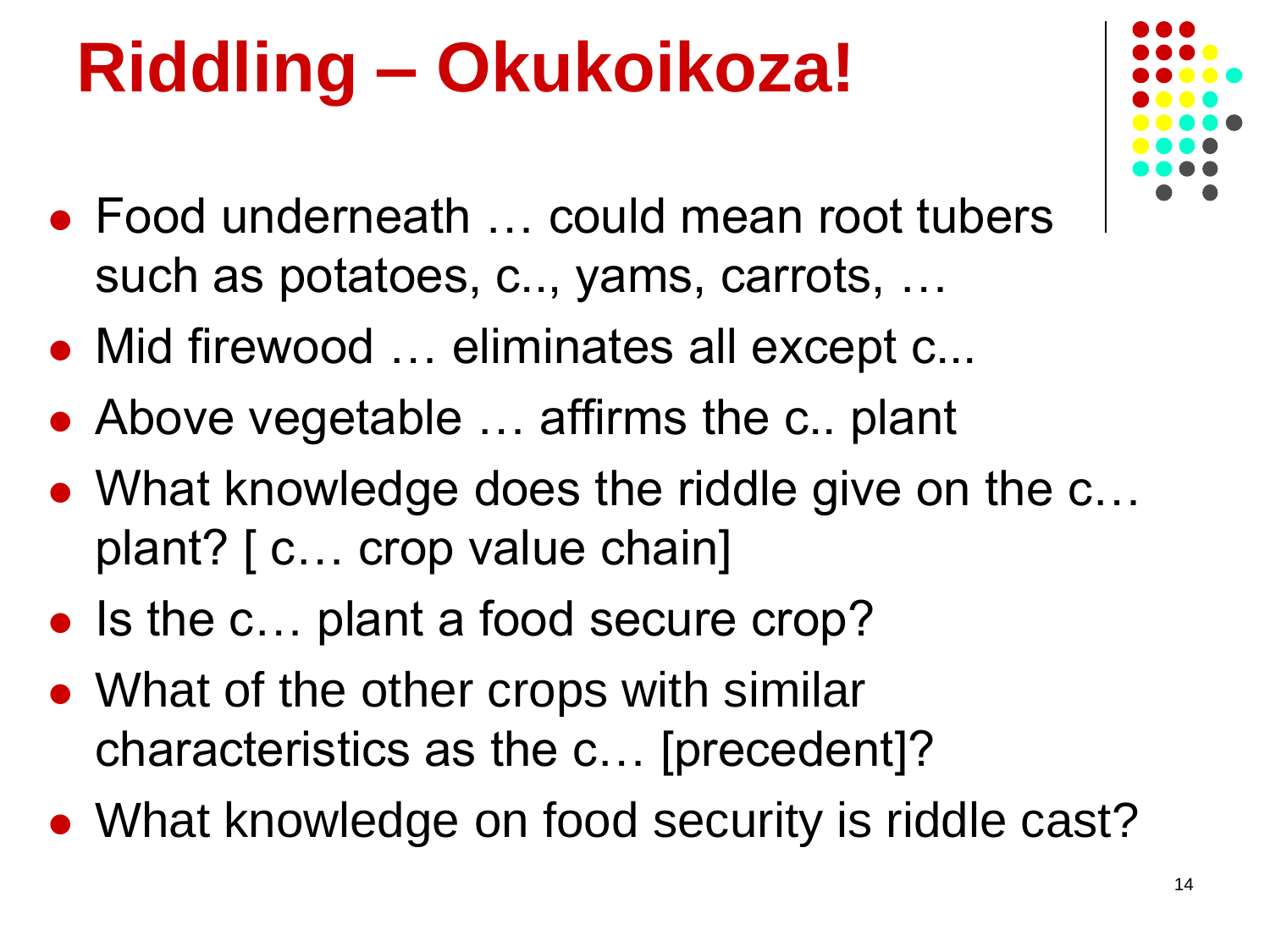## **Riddles on food security**



Agya t'ayagha akira, 'Nnalyagaana eyo' – whoever goes while picking up is better than, 'I will find it there'.

Mulwa kuyoola, alya na abaleebeesi. – One who delays to collect, eats with idlers.

Community has concerns on agricultural productivity, food-stuff and food security.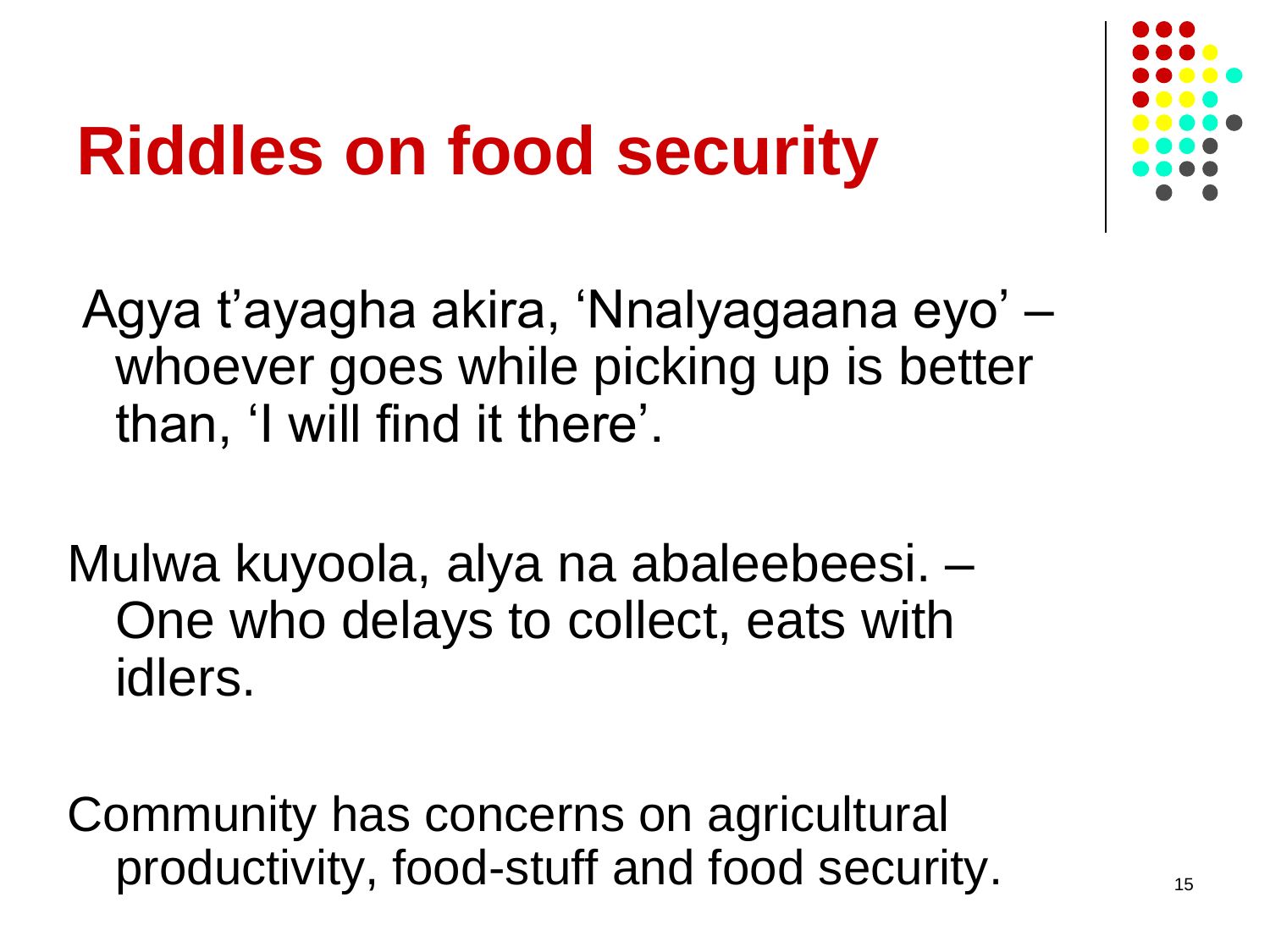#### **Observations**



- Refreshing peoples' power of observation
- Expressing society's practices e.g. agricultural
- Observing insightful innovations
- Influencing teamwork in knowledge creation
- Encouraging value addition (to the crop)
- Raising keenness and art of communication.
- Enlivening well-being and socialisation
- Instilling core values and benefits (individual and group)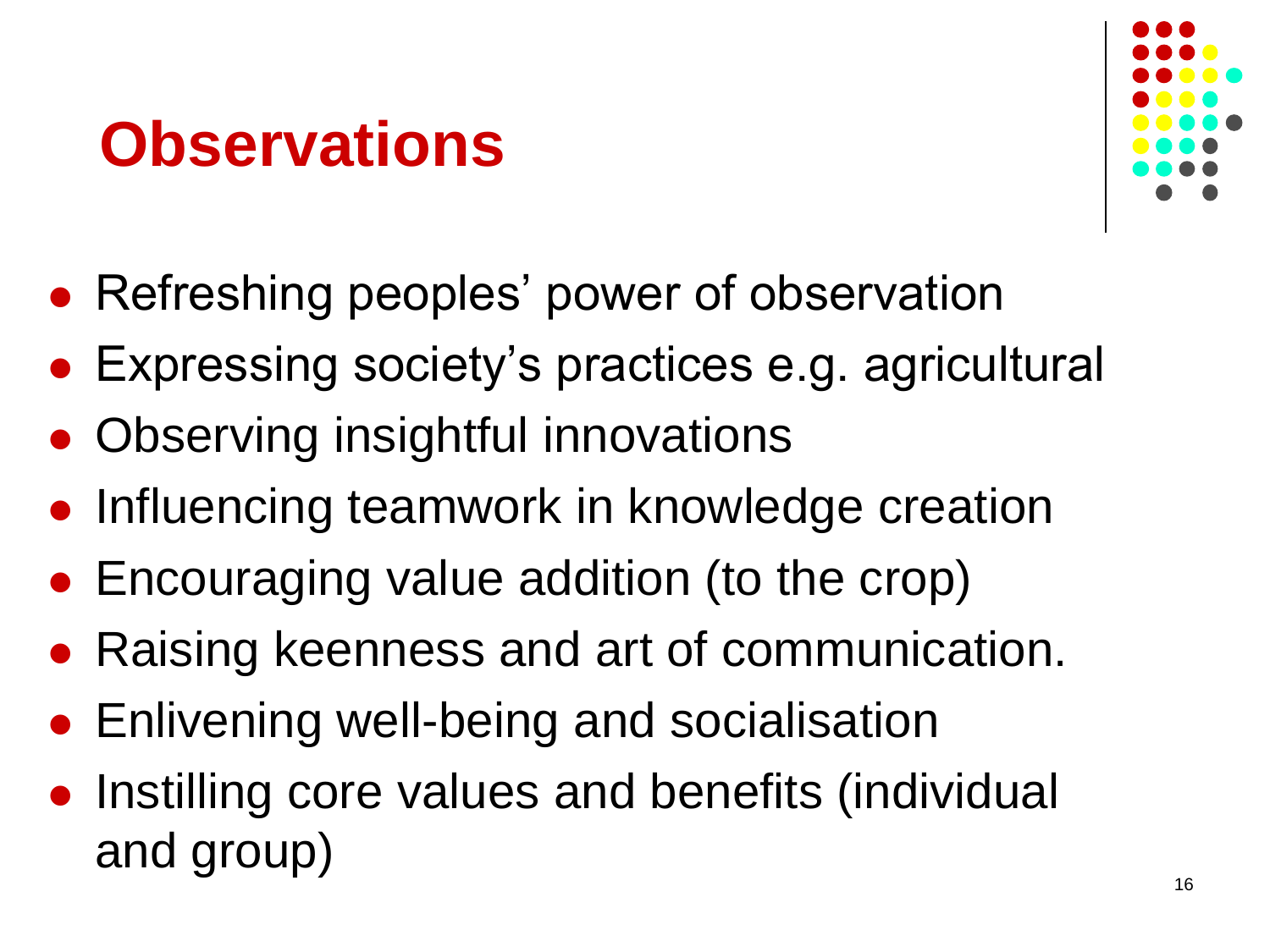#### **Possible outcomes**



- Riddling interaction may raise the awareness about the quality of farming and quantity of production as it critically evaluates the utility[zation].
- Assessing developments and challenges facing the farmer.
- Social interactions in riddling could sharpen the mind of the audience participants to (re) think broadly and act specially/ specifically.
- Engaging in riddling could promote love of farming and learning on any subject in riddling.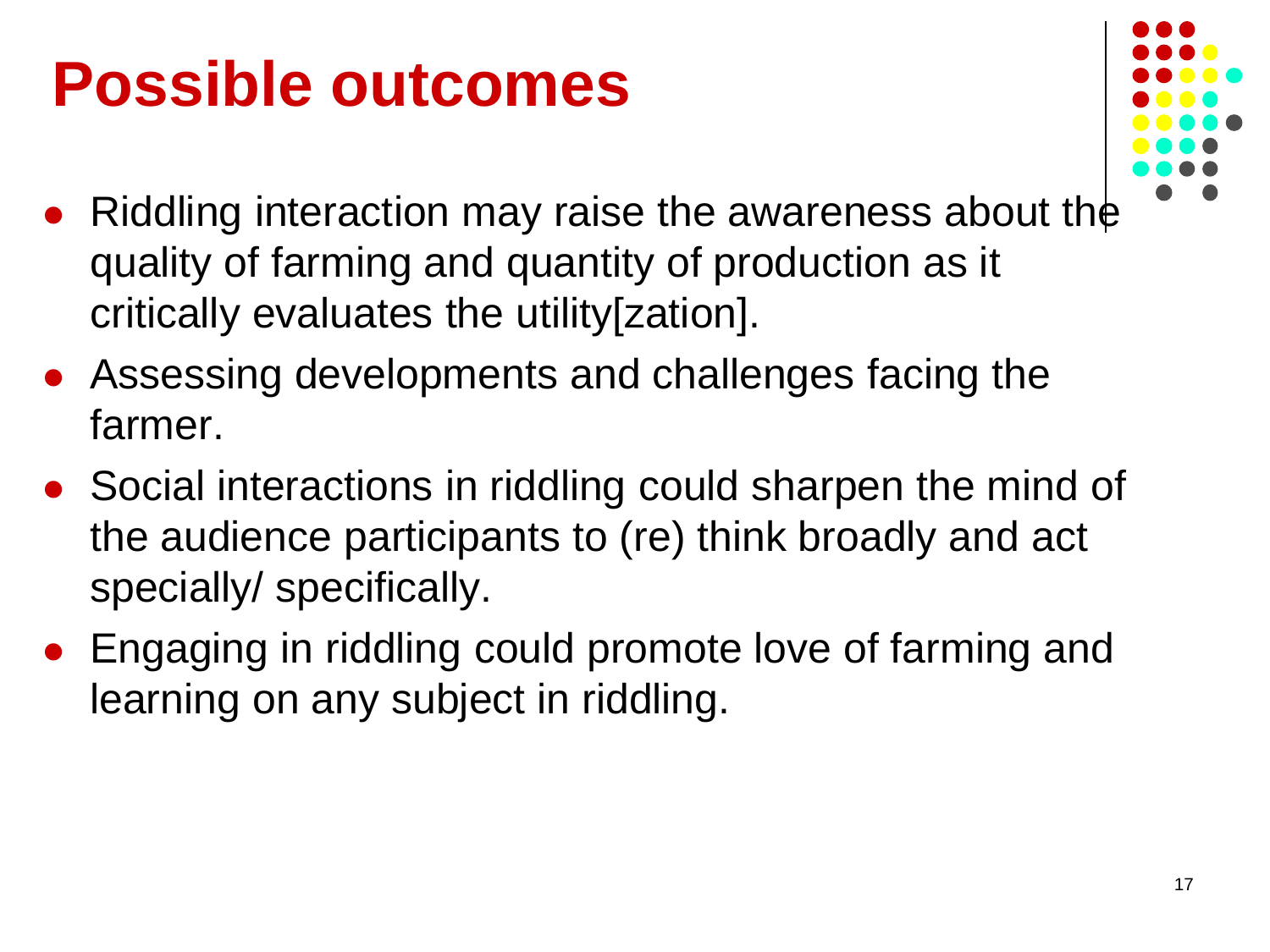## **Conclusions**



- Riddling serves in crafting deeper knowledge [on agriculture and farming practices].
- Riddle agricultural entertainment (agritainment), provides enjoyment and learning about [farming and food].
- Riddles provide critical thinking and innovation skills that teach and delight society on matters critical and important.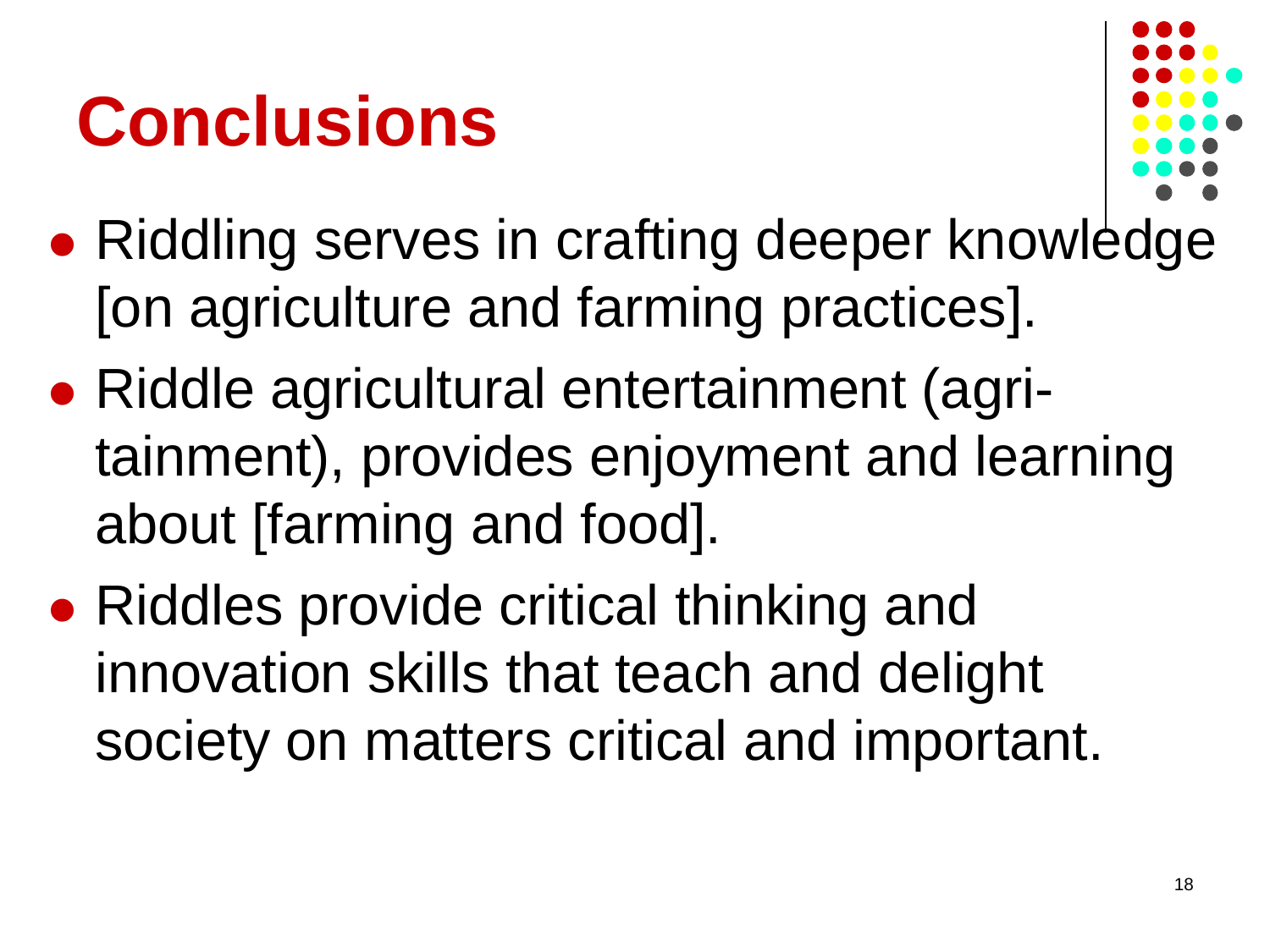## **Policy Implications**



- Riddle precedents on food, food production and agricultural science proves Busoga as a food basket.
- Riddling as a source of knowledge, knowledge creation and innovation could be tapped into by policy makers to enact evidence based policies on language and agriculture.
- School should find how best to integrate riddling in their curriculum.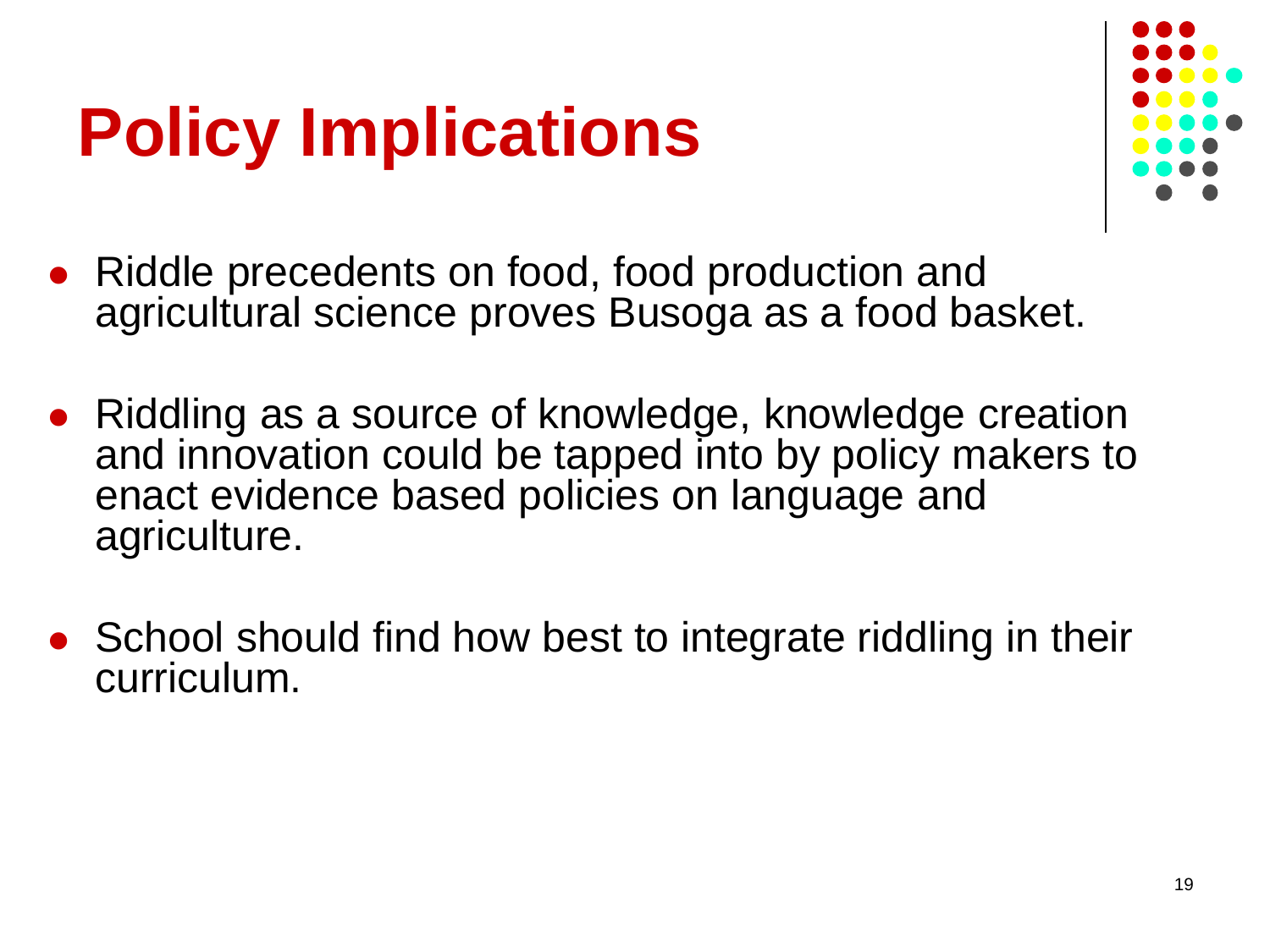## **Acknowledgements**

- Mak NUFU Folklore Linkage Project, 2007-2012
- Nsinze Seed School
- Mpolyabigere RC RICED Center, Nsinze
- Edhikolyoka Mailo Mixed Group, Isegero
- Professor Dominica Dipio, Makerere University
- Dr. Okot Benge, Makerere University
- Dr. Susan N. Kiguli, Makerere University
- Mr. Dawson & Mrs. Petwa Wambi, Nsinze
- Mr. Piisooni & Mrs. Robinah Baamugha, Nsinze
- AHP/ACLS, 2010